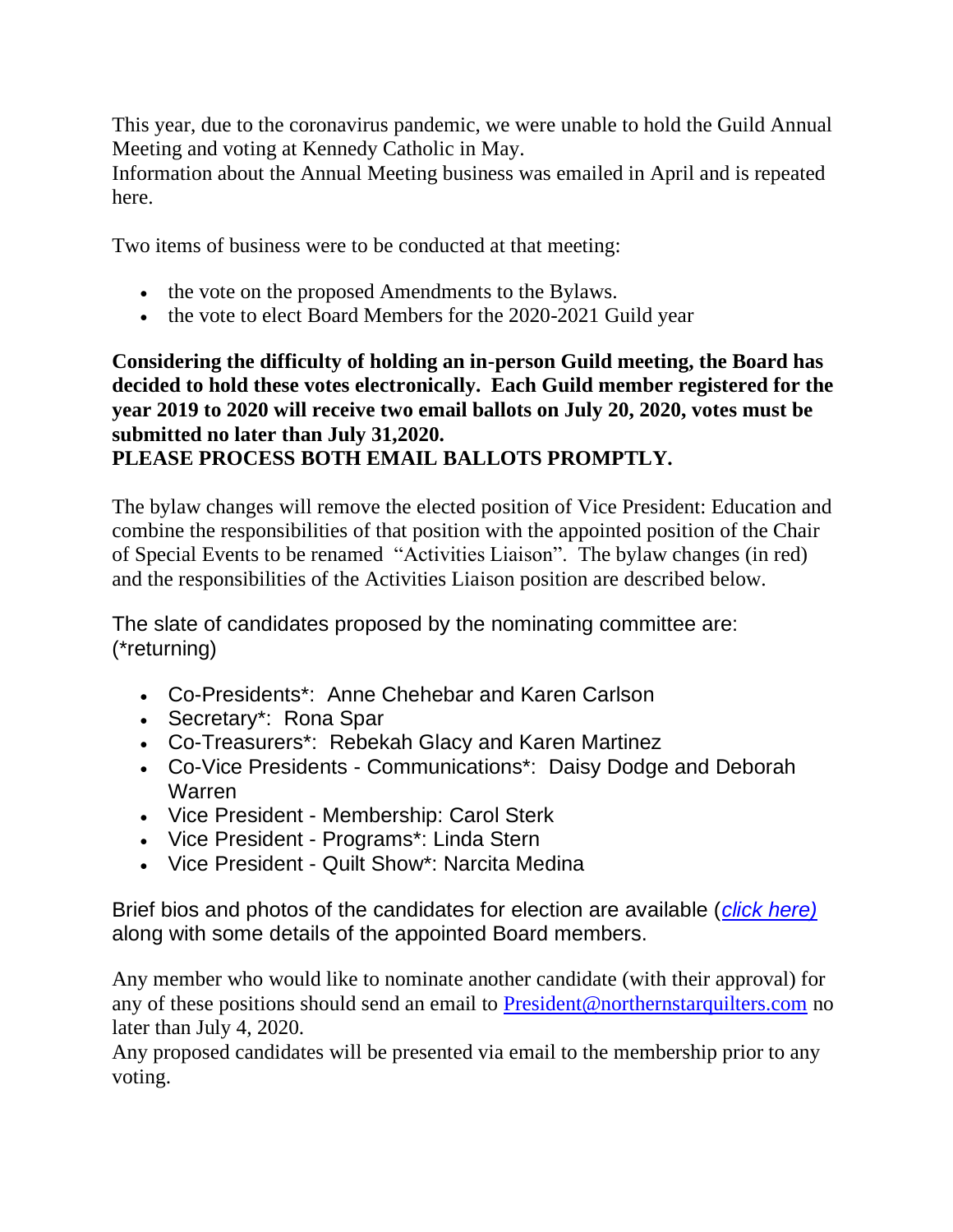## PROPOSED BYLAW AMENDMENTS

## ARTICLE VI: ELECTED OFFICERS

Section 1. The officers of the Guild shall be: President, Vice President: Communications, Vice President: Education, Vice President: Membership, Vice-President: Programs, Vice-President: Quilt Show, Secretary and Treasurer."

The remaining Sections of Article VI remain unchanged.

#### ARTICLE VII: STANDING COMMITTEES

Section 4. The Standing Committees shall be:

- a. Assistant to the President
- b. Charitable Activities
- c. Hospitality
- d. Library
- e. Special Events Activities Liaison

The remaining Sections of Article VII remain unchanged.

#### ACTIVITIES LIAISON JOB DESCRIPTION

The Activities Liaison is a Board Member, appointed by the President, with the approval of the Elected Officers, who oversees incidental educational and social activities for the Guild. As a Board Member, the Activities Liaison will attend monthly Board meetings and oversee and report on the status of the various activities. New activities may be added; any activities which do not generate sufficient interest or for which there are no volunteers may be dropped.

Responsibilities:

The Activities Liaison will work with volunteers who will manage the following current activities:

- 1. Show and Tell at meetings.
- 2. Special Interest Groups (SIGs).
- 3. Winter (January, February) Meeting Programs.
- 4. Appointing (with Board assistance) Guild members to lead other special events, brief descriptions of some current activities listed below.
- 5. Ensuring the membership is kept informed about the various activities underway.

Activity Descriptions: